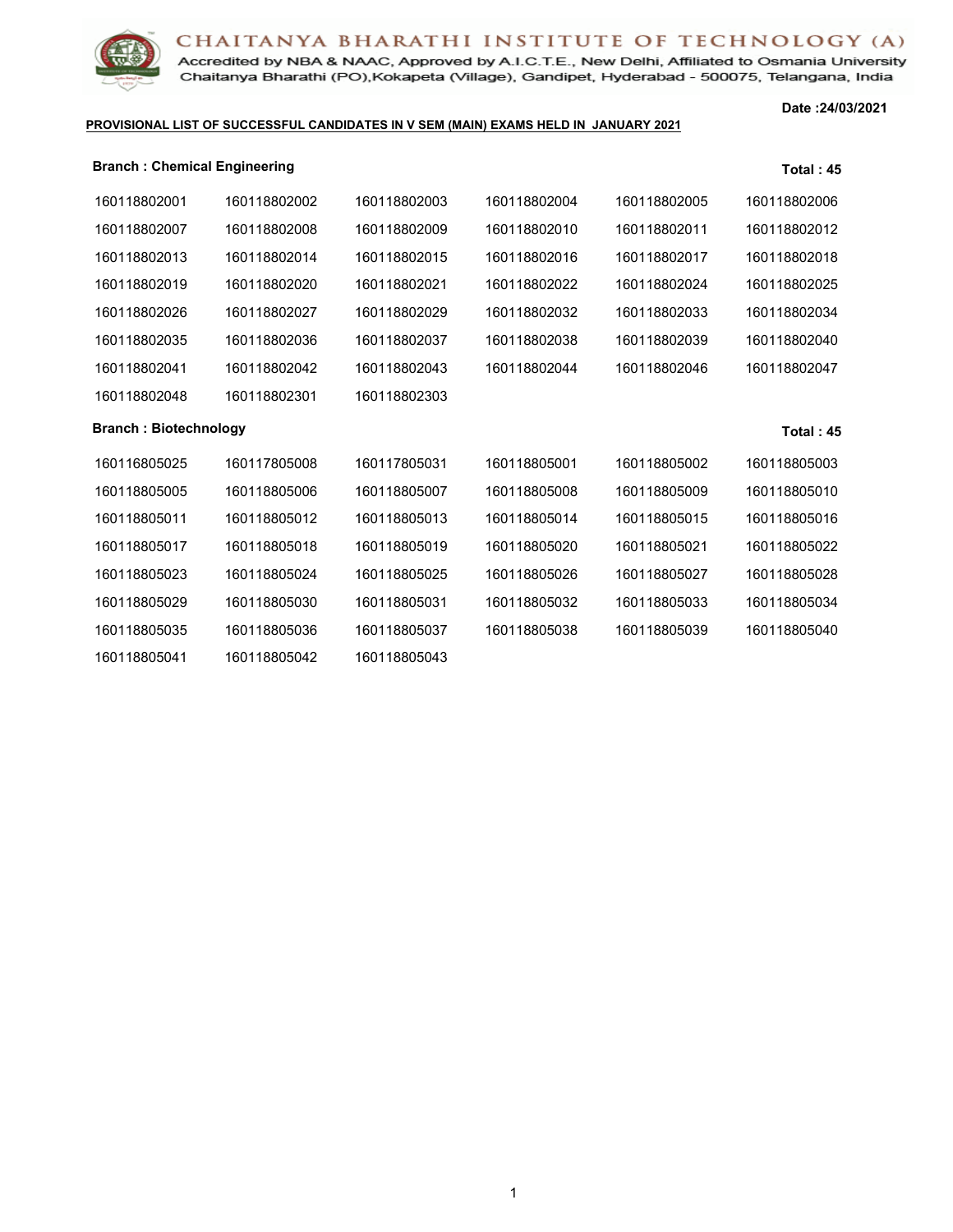

Accredited by NBA & NAAC, Approved by A.I.C.T.E., New Delhi, Affiliated to Osmania University Chaitanya Bharathi (PO), Kokapeta (Village), Gandipet, Hyderabad - 500075, Telangana, India

**B.Tech (Chem) V SEM (Main) Examination held in January 2021**

**The Candidates with the following roll numbers have failed in the subjects mentioned against their roll numbers.**

|                |              | <b>CRE-I</b>   | MT-I    | HT             | P&FPP          | <b>RE</b>      | GT             | Catalysis      |                | IAMUO Lab   BFM & HT Lal |  |  |  |  |
|----------------|--------------|----------------|---------|----------------|----------------|----------------|----------------|----------------|----------------|--------------------------|--|--|--|--|
| Sno            | Roll.No.     | <b>18CHC10</b> | 18CHC11 | <b>18CHC12</b> | <b>18CHC13</b> | <b>18CHE02</b> | <b>18CHE05</b> | <b>18CHE06</b> | <b>18CHC14</b> | <b>18CHC15</b>           |  |  |  |  |
|                | 160116802019 |                | Pass    |                | Fail           | Pass           | Pass           |                | Pass           | Pass                     |  |  |  |  |
| $\overline{2}$ | 160116802028 |                | Pass    |                | Fail           | Pass           | Pass           |                | Pass           | Pass                     |  |  |  |  |
| 3              | 160116802040 |                | Fail    |                | Fail           | Pass           | Pass           |                | Pass           | Pass                     |  |  |  |  |
|                | 160116802041 |                | Pass    |                | Fail           | Pass           | Pass           |                | Pass           | Pass                     |  |  |  |  |
| -5             | 160116802048 | Pass           | Pass    | Pass           | Pass           | Pass           | Fail           |                | Pass           | Pass                     |  |  |  |  |
|                | 160117802033 |                | Pass    |                | Fail           | Pass           | Pass           |                | Pass           | Pass                     |  |  |  |  |
|                | 160117802036 |                | Pass    |                | Fail           | Pass           |                | Pass           | Pass           | Pass                     |  |  |  |  |
|                | 160117802045 |                | Pass    |                | Fail           | Pass           |                | Pass           | Pass           | Pass                     |  |  |  |  |
| 9              | 160117802048 |                | Pass    |                | Fail           | Pass           |                | Pass           | Pass           | Pass                     |  |  |  |  |
| 10             | 160117802303 |                | Pass    |                | Fail           | Pass           |                | Pass           | Pass           | Pass                     |  |  |  |  |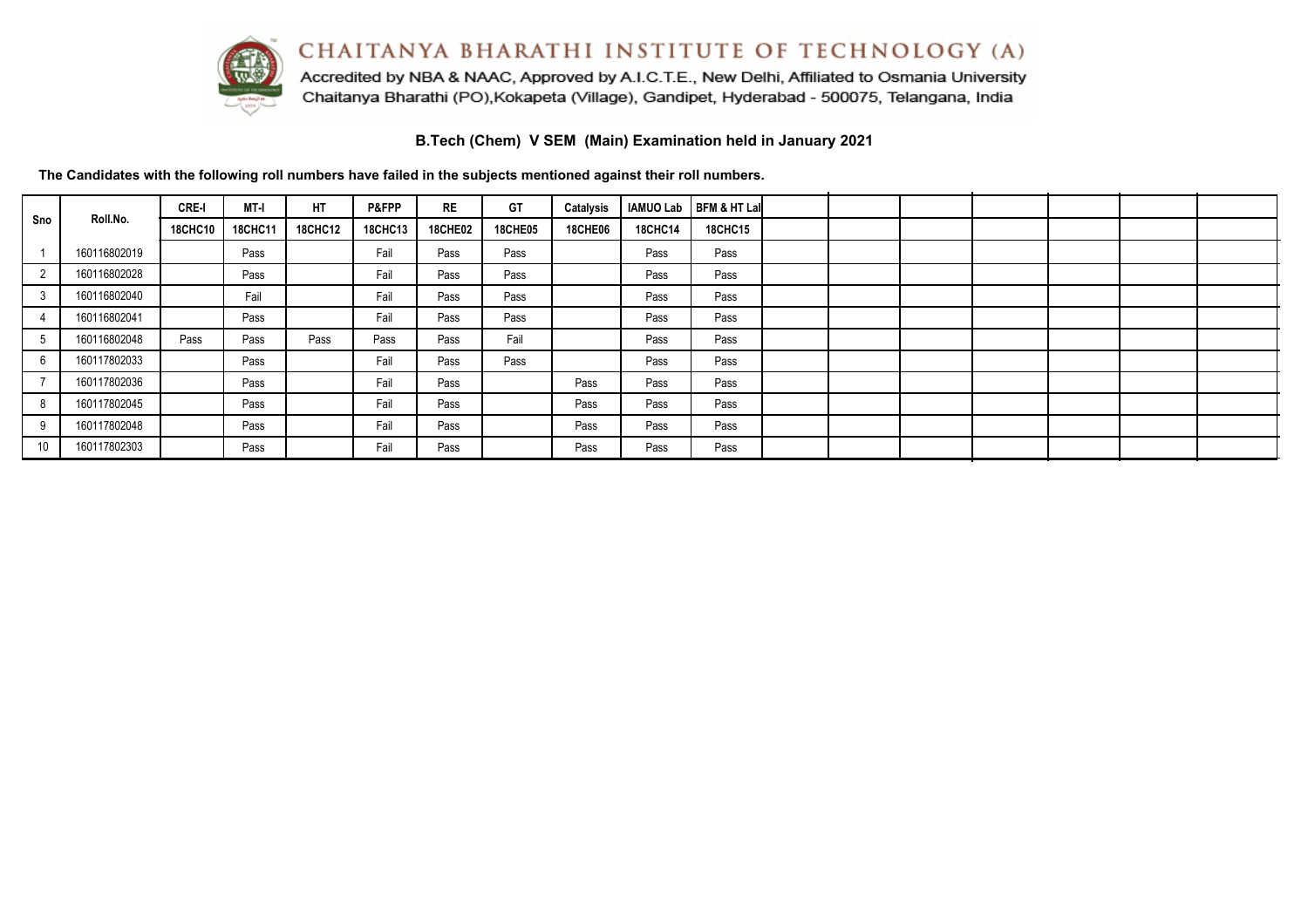

Accredited by NBA & NAAC, Approved by A.I.C.T.E., New Delhi, Affiliated to Osmania University Chaitanya Bharathi (PO), Kokapeta (Village), Gandipet, Hyderabad - 500075, Telangana, India

**B.Tech (Biotech) V SEM (Main) Examination held in January 2021**

**The Candidates with the following roll numbers have failed in the subjects mentioned against their roll numbers.**

| Sno |              | <b>FMHT</b>    | ET      | <b>GE&amp;rDNAT</b> | Virology | <b>PHP</b>     | EEA            | EB             | DB             | <b>FMHT Lab</b> | ET Lab  | <b>GE Lab</b>  |  |  |  |
|-----|--------------|----------------|---------|---------------------|----------|----------------|----------------|----------------|----------------|-----------------|---------|----------------|--|--|--|
|     | Roll.No.     | <b>18BTC15</b> | 18BTC16 | 18BTC17             | 18BTE01  | <b>18BTE02</b> | <b>18MBC01</b> | <b>18BTE04</b> | <b>18BTE05</b> | <b>18BTC18</b>  | 18BTC19 | <b>18BTC20</b> |  |  |  |
|     | 160117805007 | Pass           | Pass    | Pass                | Pass     |                | Fail           |                | Pass           | Pass            | Pass    | Pass           |  |  |  |
|     | 160117805013 | Pass           | Pass    | Pass                |          | Pass           | Fail           | Pass           |                | Pass            | Pass    | Pass           |  |  |  |
|     | 160117805020 | Pass           | Pass    | Pass                |          | Pass           | Fail           | Pass           |                | Pass            | Pass    | Pass           |  |  |  |
|     | 160117805024 | Pass           | Pass    | Pass                |          | Pass           | Fail           |                | Pass           | Pass            | Pass    | Pass           |  |  |  |
|     | 160117805040 | Pass           | Pass    | Pass                | Pass     |                | Fail           | Pass           |                | Pass            | Pass    | Pass           |  |  |  |
|     | 160117805042 | Pass           | Pass    | Pass                |          | Pass           | Fail           | Pass           |                | Pass            | Pass    | Pass           |  |  |  |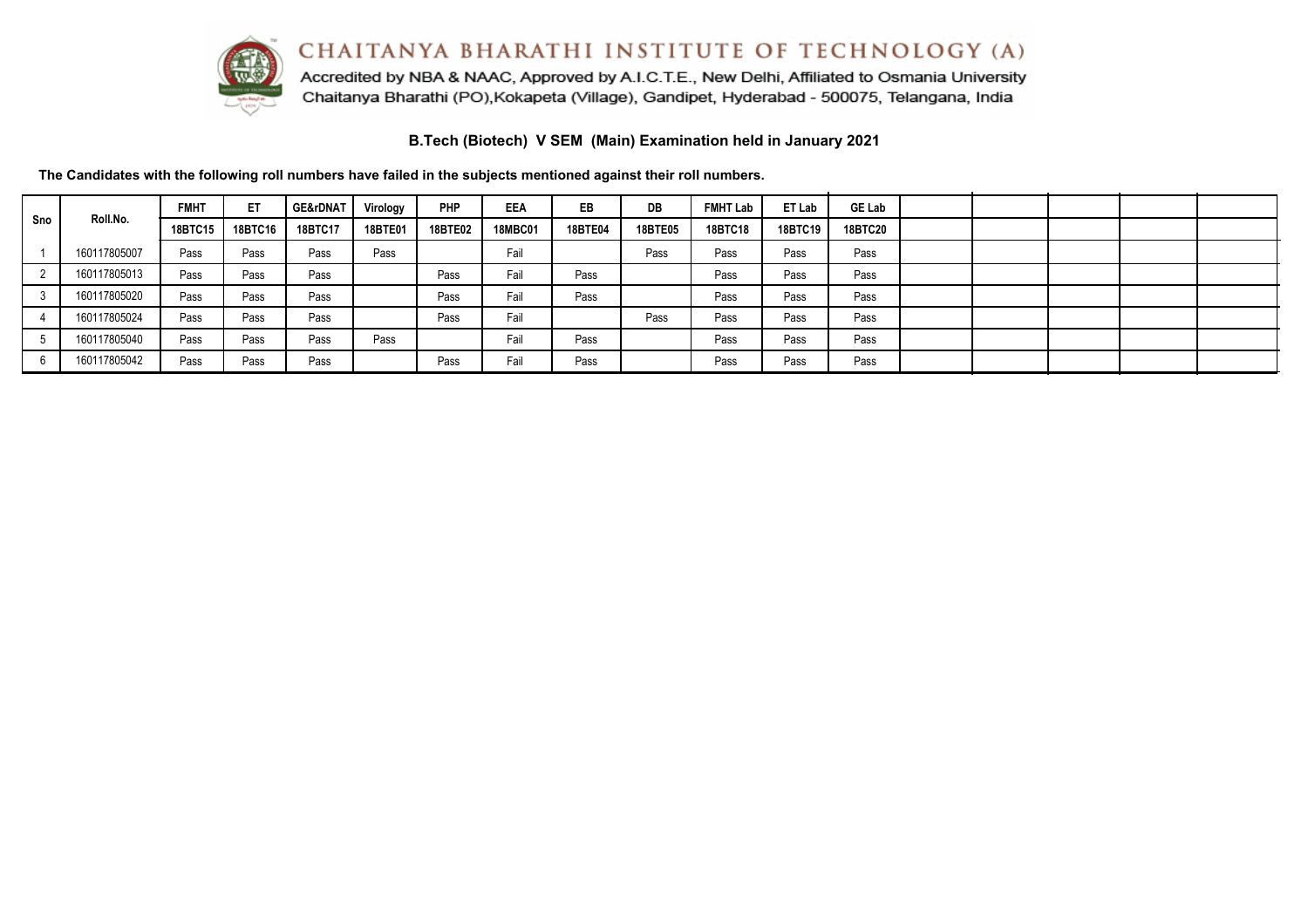

Accredited by NBA & NAAC, Approved by A.I.C.T.E., New Delhi, Affiliated to Osmania University Chaitanya Bharathi (PO), Kokapeta (Village), Gandipet, Hyderabad - 500075, Telangana, India

### **RESULTS**

Page 1 of 2

Branch: Biotechnology **Course/Sem: B.Tech V SEM(Suppl) Examinations (R16) Held in: January 2021** 

|                |             |             | <b>BS</b>      | EB             | <b>FMHT</b> | <b>GERT</b> | <b>PEET</b>    | VG      |
|----------------|-------------|-------------|----------------|----------------|-------------|-------------|----------------|---------|
|                |             |             | <b>16MTC08</b> | <b>16BTE22</b> | 16BTC19     | 16BTC21     | <b>16BTC20</b> | 16BTE24 |
| <b>Roll No</b> | <b>SGPA</b> | <b>CGPA</b> | Grade          | Grade          | Grade       | Grade       | Grade          | Grade   |
| 160114805028   | 4.90        |             |                |                |             | $C+$        | С              |         |
| 160117805006   | 5.36        | 5.22        |                |                |             |             | A              |         |
| 160117805044   | 4.80        |             |                | D              | $B+$        | B           | C+             | C+      |
| 160117805045   | 5.32        | 4.95        | A              |                |             | $B+$        |                |         |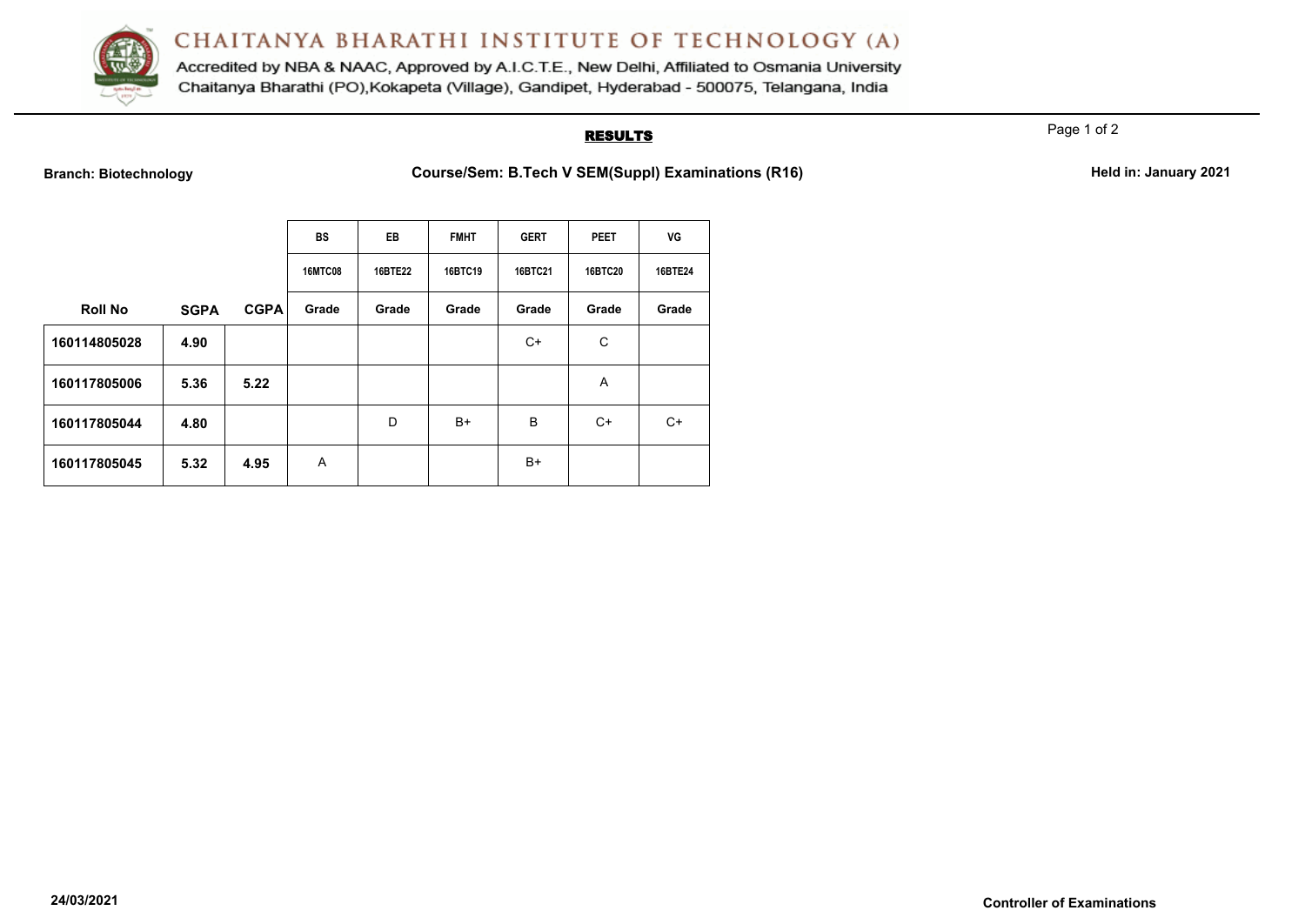

Accredited by NBA & NAAC, Approved by A.I.C.T.E., New Delhi, Affiliated to Osmania University Chaitanya Bharathi (PO), Kokapeta (Village), Gandipet, Hyderabad - 500075, Telangana, India

## **RESULTS**

Page 2 of 2

**Branch: Chemical Engineering <b>Course/Sem: B.Tech V SEM(Suppl) Examinations (R16) Held in: January 2021** 

|                |             |             | <b>CE</b> | <b>CRE-II</b>  | <b>MTO-I</b>   | <b>PI</b>      | <b>SCT</b>     | <b>TVOF</b>    |
|----------------|-------------|-------------|-----------|----------------|----------------|----------------|----------------|----------------|
|                |             |             | 16CHE04   | <b>16CHC11</b> | <b>16CHC12</b> | <b>16CHC13</b> | <b>16CHE02</b> | <b>16CHE03</b> |
| <b>Roll No</b> | <b>SGPA</b> | <b>CGPA</b> | Grade     | Grade          | Grade          | Grade          | Grade          | Grade          |
| 160115802019   |             |             |           |                | $B+$           |                |                |                |
| 160116802031   |             |             |           | F              | $\mathsf{C}$   | F(Ab)          | B+             |                |
| 160116802033   |             |             | B         | D              | E              | $B+$           | F              |                |
| 160116802306   |             |             | $C+$      |                | E              |                |                |                |
| 160116802308   | 5.09        | 5.23        |           | B              | D              |                |                |                |
| 160116802310   | 5.11        |             |           | $C+$           | B              |                |                |                |
| 160116802311   | 5.22        |             |           | $C+$           | D              | $B+$           |                |                |
| 160117802043   | 5.59        | 5.48        |           |                | $\mathsf{C}$   |                |                |                |
| 160117802046   | 6.15        | 5.78        |           |                | $B+$           |                |                |                |
| 160117802052   | 5.57        | 5.38        |           |                |                |                |                | Α              |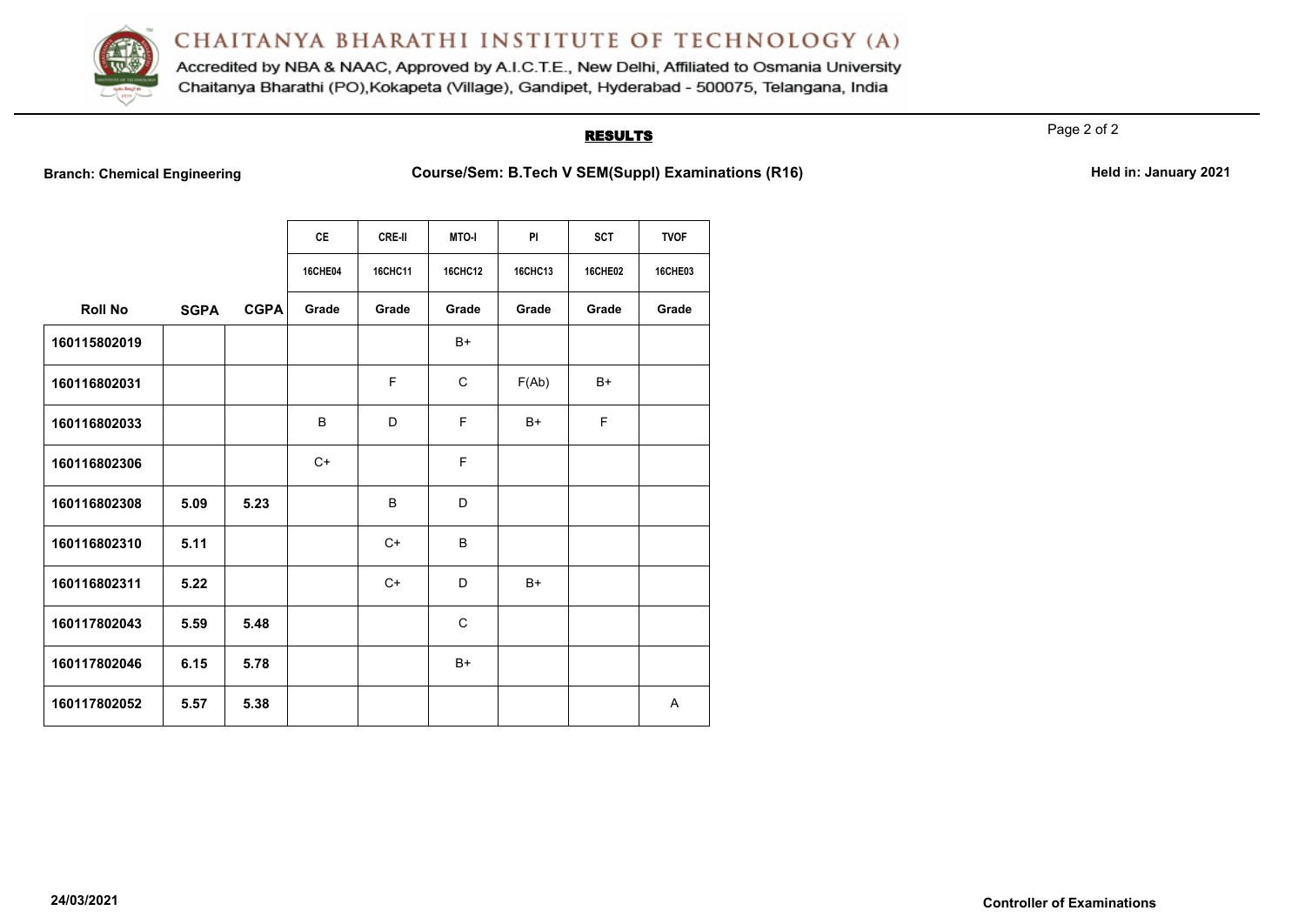

Accredited by NBA & NAAC, Approved by A.I.C.T.E., New Delhi, Affiliated to Osmania University Chaitanya Bharathi (PO), Kokapeta (Village), Gandipet, Hyderabad - 500075, Telangana, India

## **RESULTS**

Page 1 of 2

Branch: Biotechnology **Course/Sem: B.Tech III/IV I Sem(Suppl) Examinations (R13)** Held in: January 2021

|                |             |             | <b>BST</b> | <b>GE&amp;rDNAT</b> | PE&ET        |
|----------------|-------------|-------------|------------|---------------------|--------------|
|                |             |             | MT311      | <b>BT314</b>        | <b>BT312</b> |
| <b>Roll No</b> | <b>SGPA</b> | <b>CGPA</b> | Grade      | Grade               | Grade        |
| 160115805052   | 6.45        |             | Е          | Е                   | D            |